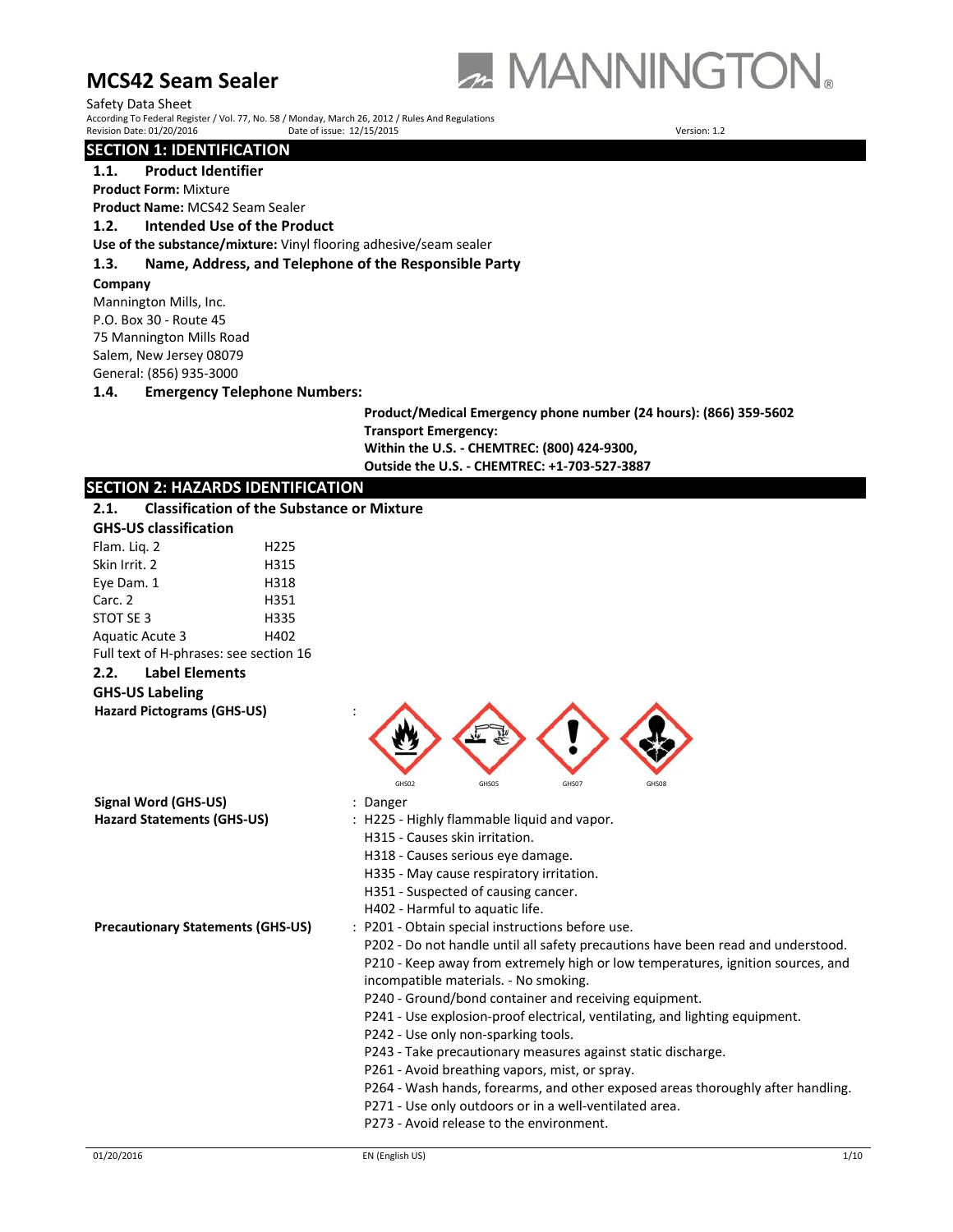Safety Data Sheet

According to Federal Register / Vol. 77, No. 58 / Monday, March 26, 2012 / Rules and Regulations

P280 ‐ Wear protective gloves, protective clothing, and eye protection. P303+P361+P353 ‐ If on skin (or hair): Take off immediately all contaminated clothing. Rinse skin with water/shower.

P304+P340 ‐ If inhaled: Remove person to fresh air and keep at rest in a position comfortable for breathing.

P305+P351+P338 ‐ If in eyes: Rinse cautiously with water for several minutes.

Remove contact lenses, if present and easy to do. Continue rinsing.

P332+P313 ‐ If skin irritation occurs: Get medical advice/attention. P362+P364 ‐ Take off contaminated clothing and wash it before reuse.

P370+P378 ‐ In case of fire: Use appropriate media (see section 5) to extinguish. P405 ‐ Store locked up.

P501 - Dispose of contents/container in accordance with local, regional, national, and international regulations.

P403+P233+P235 - Store in a well-ventilated place. Keep container tightly closed. Keep cool.

P308+310+313 ‐ If exposed or concerned: Get medical advice/attention.

Immediately call a poison center or doctor.

# **2.3. Other Hazards**

Exposure may aggravate those with pre‐existing eye, skin, or respiratory conditions. The substance can form explosive peroxides: Peroxides may accumulate upon prolonged storage in presence of air. The substance may polymerize, if not properly inhibited. Reacts violently with strong oxidants, strong bases, and some metal halides causing fire and explosion hazard. May attack some forms of plastic rubber and coatings.

# **2.4. Unknown Acute Toxicity (GHS‐US)**

No data available

# **SECTION 3: COMPOSITION/INFORMATION ON INGREDIENTS**

# **3.1. Substance**

Not applicable

#### **3.2. Mixture**

| <b>Name</b>                                                 | <b>Product Identifier</b> | %     | <b>GHS-US classification</b>                                                                                                                                                                 |
|-------------------------------------------------------------|---------------------------|-------|----------------------------------------------------------------------------------------------------------------------------------------------------------------------------------------------|
| Tetrahydrofuran                                             | (CAS No) 109-99-9         | 58.96 | Flam. Lig. 2, H225<br>Acute Tox. 4 (Oral), H302<br>Eye Irrit. 2A, H319<br>Carc. 2, H351<br><b>STOT SE 3, H335</b>                                                                            |
| Silica, amorphous, fumed, crystalline-free                  | (CAS No) 112945-52-5      | 25.08 | Not classified                                                                                                                                                                               |
| Cyclohexanone                                               | (CAS No) 108-94-1         | 11.84 | Flam. Liq. 3, H226<br>Acute Tox. 4 (Oral), H302<br>Acute Tox. 4 (Dermal), H312<br>Acute Tox. 4<br>(Inhalation:gas), H332<br>Skin Irrit. 2, H315<br>Eye Dam. 1, H318<br>Aquatic Acute 2, H401 |
| Polyvinyl chloride                                          | (CAS No) 9002-86-2        | 3.58  | Comb. Dust                                                                                                                                                                                   |
| Silane, dichlorodimethyl-, reaction products with<br>silica | (CAS No) 68611-44-9       | 0.13  | Not classified                                                                                                                                                                               |
| 5-Decyne-4,7-diol, 2,4,7,9-tetramethyl-                     | (CAS No) 126-86-3         | 0.125 | Eye Dam. 1, H318<br>Skin Sens. 1B, H317<br>Aquatic Acute 3, H402<br>Aquatic Chronic 3, H412                                                                                                  |
| Isopropyl alcohol                                           | (CAS No) 67-63-0          | 0.125 | Flam. Liq. 2, H225<br>Eye Irrit. 2A, H319<br>STOT SE 3, H336                                                                                                                                 |

Full text of H‐phrases: see section 16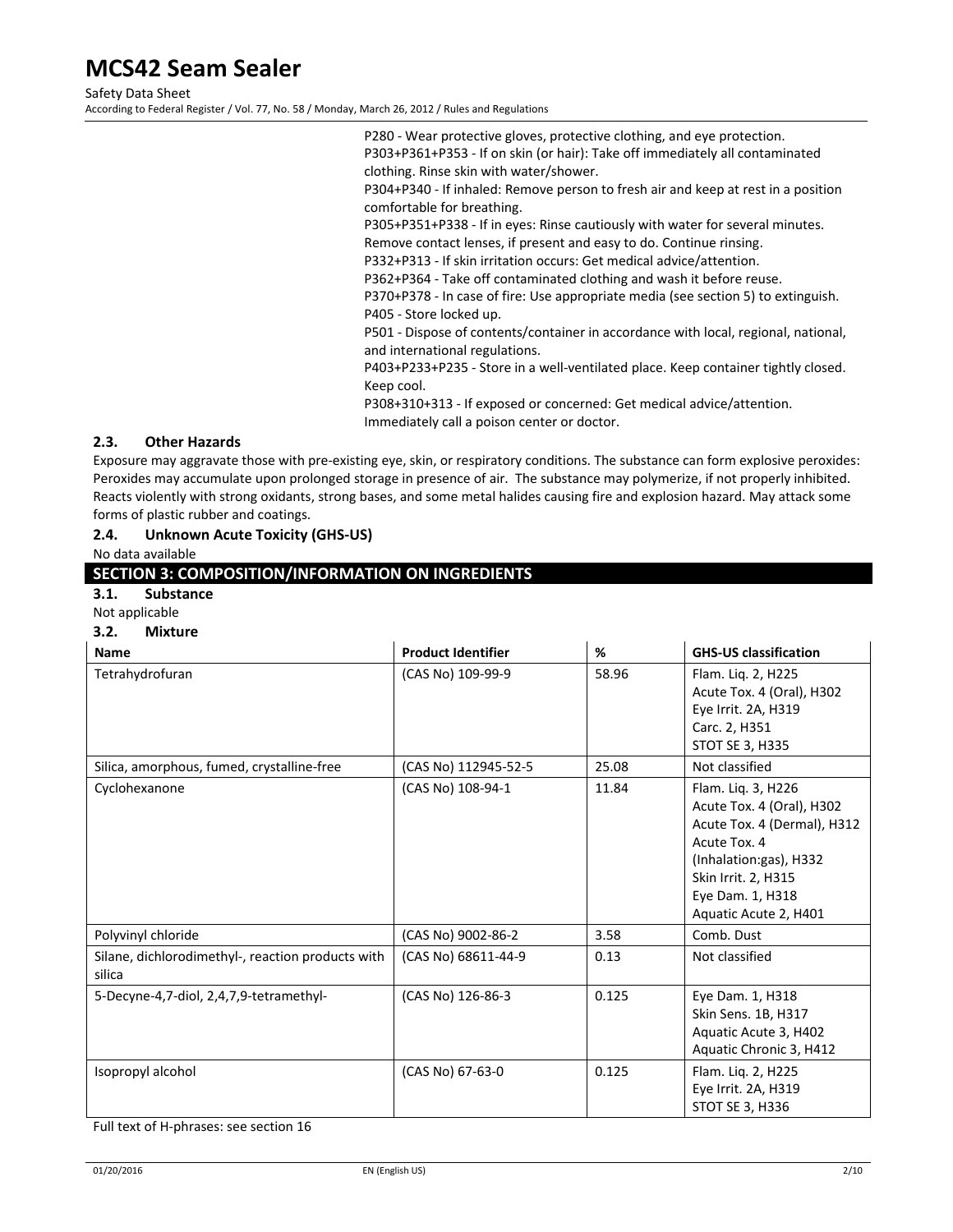### Safety Data Sheet

According to Federal Register / Vol. 77, No. 58 / Monday, March 26, 2012 / Rules and Regulations

# **SECTION 4: FIRST AID MEASURES**

### **4.1. Description of First Aid Measures**

**First‐aid Measures General**: Never give anything by mouth to an unconscious person. If you feel unwell, seek medical advice (show the label where possible).

**First‐aid Measures After Inhalation**: When symptoms occur: go into open air and ventilate suspected area. Obtain medical attention if breathing difficulty persists.

**First‐aid Measures After Skin Contact**: Remove contaminated clothing. Drench affected area with water for at least 15 minutes. Obtain medical attention if irritation develops or persists.

**First‐aid Measures After Eye Contact**: Rinse cautiously with water for at least 60 minutes. Remove contact lenses, if present and easy to do. Continue rinsing. Get immediate medical advice/attention.

**First‐aid Measures After Ingestion**: Rinse mouth. Do NOT induce vomiting. Obtain medical attention.

### **4.2. Most important symptoms and effects, both acute and delayed**

**Symptoms/Injuries:** Causes skin irritation. May cause respiratory irritation. Causes serious eye damage. Suspected of causing cancer.

**Symptoms/Injuries After Inhalation:** Irritation of the respiratory tract and the other mucous membranes. High concentrations may cause central nervous system depression such as dizziness, vomiting, numbness, drowsiness, headache, and similar narcotic symptoms.

**Symptoms/Injuries After Skin Contact:** Causes skin irritation. Symptoms may include: Redness, pain, swelling, itching, burning, dryness, and dermatitis.

**Symptoms/Injuries After Eye Contact:** Causes permanent damage to the cornea, iris, or conjunctiva.

**Symptoms/Injuries After Ingestion:** Ingestion is likely to be harmful or have adverse effects. May cause entral nervous system effects.

**Chronic Symptoms:** Suspected of causing cancer.

### **4.3. Indication of Any Immediate Medical Attention and Special Treatment Needed**

If exposed or concerned, get medical advice and attention. If medical advice is needed, have product container or label at hand.

# **SECTION 5: FIRE‐FIGHTING MEASURES**

# **5.1. Extinguishing Media**

**Suitable Extinguishing Media:** Dry chemical powder, alcohol‐resistant foam, carbon dioxide (CO2), water, and water spray. Water should be used to keep fire‐exposed container cool.

**Unsuitable Extinguishing Media:** Do not use a heavy water stream. A heavy water stream may spread burning liquid.

### **5.2. Special Hazards Arising From the Substance or Mixture**

**Fire Hazard:** Highly flammable liquid and vapor.

**Explosion Hazard:** May form flammable or explosive vapor-air mixture. May form explosive peroxides when exposed to air, may undergo violent self‐polymerization if inhibitor is lost or product is exposed to excessive heat. Peroxides and their decomposition products can be flammable, can ignite when heated, and explode under confinement. Heat may build pressure, rupturing closed containers, spreading fire and increasing risk of burns and injuries.

Reactivity: Increased risk of fire or explosion. When exposed to air, unstabilized tetrahydrofuran forms unstable peroxides that may spontaneously explode when their concentrations exceed 1 percent. Contact of tetrahydrofuran with strong oxidizing agents and other incompatible materials may cause violent reactions and explosions. Tetrahydrofuran may polymerize in the presence of cationic initiators. Contact with lithium aluminum hydride, other lithium‐aluminum alloys, or with sodium or potassium hydroxide can be hazardous if peroxides are present. Refluxing with calcium hydroxide can cause explosions. Attacks some forms of plastics, rubber, and coatings.

### **5.3. Advice for Firefighters**

**Precautionary Measures Fire:** Exercise caution when fighting any chemical fire. Vapors are heavier than air and may travel considerable distance to an ignition source and flash back to source of vapors.

Firefighting Instructions: Use water spray or fog for cooling exposed containers. In case of major fire and large quantities: Evacuate area. Fight fire remotely due to the risk of explosion.

**Protection During Firefighting:** Do not enter fire area without proper protective equipment, including respiratory protection. **Other Information:** Do not allow run‐off from fire fighting to enter drains or water Sources.

### **SECTION 6: ACCIDENTAL RELEASE MEASURES**

### **6.1. Personal Precautions, Protective Equipment and Emergency Procedures**

**General Measures**: Do not breathe vapor, mist or spray. Do not get in eyes, on skin, or on clothing. Keep away from heat, hot surfaces, sparks, open flames, and other ignition sources. No smoking. Use special care to avoid static electric charges.

# **6.1.1. For Non‐emergency Personnel**

**Protective Equipment:** Use appropriate personal protection equipment (PPE).

**Emergency Procedures:** Evacuate unnecessary personnel. Stop leak if safe to do so.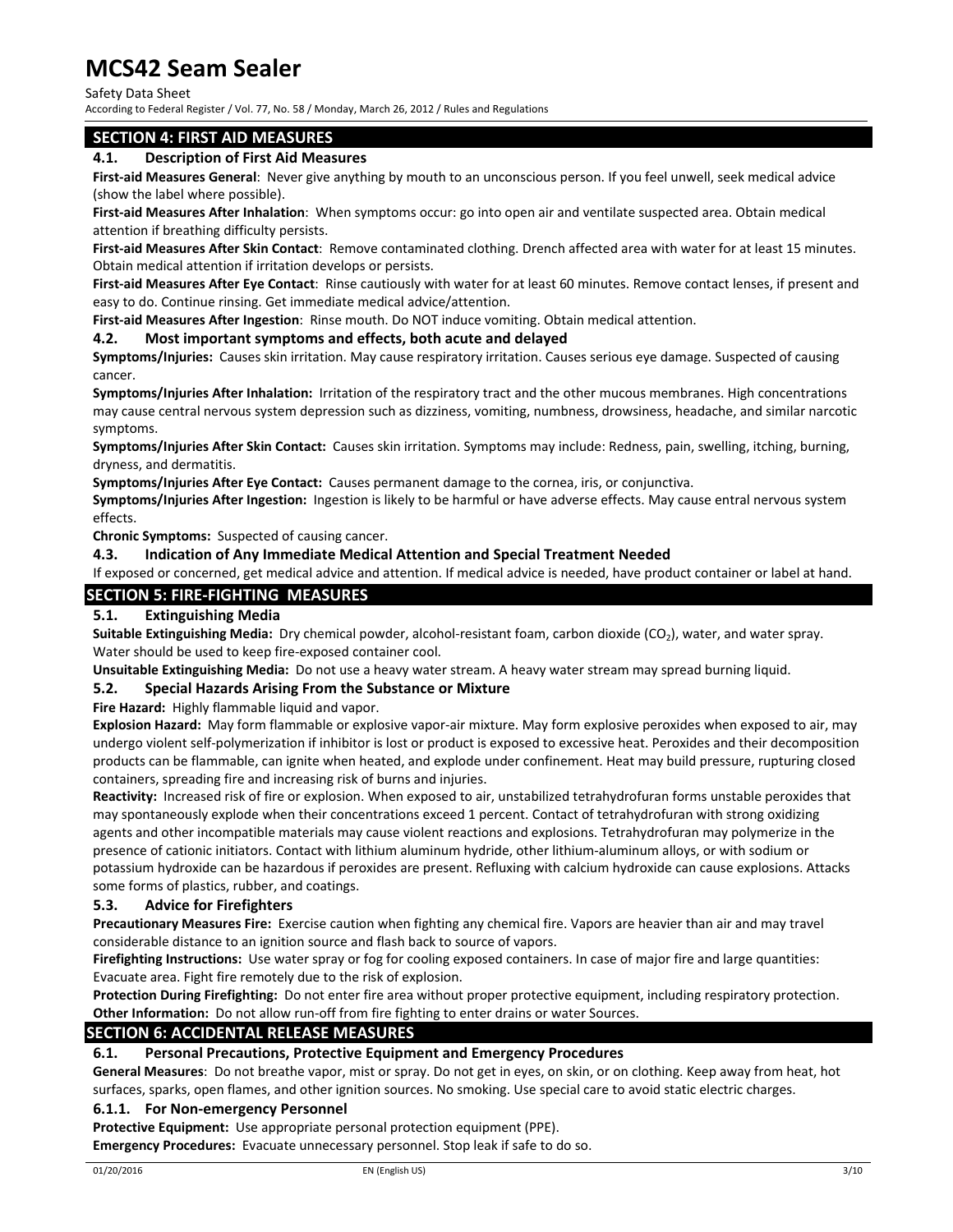Safety Data Sheet According to Federal Register / Vol. 77, No. 58 / Monday, March 26, 2012 / Rules and Regulations

# **6.1.2. For Emergency Responders**

**Protective Equipment:** Equip cleanup crew with proper protection.

**Emergency Procedures:** Ventilate area. Upon arrival at the scene, a first responder is expected to recognize the presence of dangerous goods, protect oneself and the public, secure the area, and call for the assistance of trained personnel as soon as conditions permit. Eliminate ignition sources.

### **6.2. Environmental Precautions**

Prevent entry to sewers and public waters. Avoid release to the environment.

# **6.3. Methods and Material for Containment and Cleaning Up**

**For Containment:** As an immediate precautionary measure, isolate spill or leak area in all directions. Ventilate area. Contain any spills with dikes or absorbents to prevent migration and entry into sewers or streams.

**Methods for Cleaning Up:** Clean up spills immediately and dispose of waste safely. Absorb and/or contain spill with inert material. Do not take up in combustible material such as: saw dust or cellulosic material. Transfer spilled material to a suitable container for disposal. Contact competent authorities after a spill. Use only non-sparking tools.

### **6.4. Reference to Other Sections**

See Heading 8. Exposure controls and personal protection. See Section 13, Disposal Considerations.

# **SECTION 7: HANDLING AND STORAGE**

# **7.1. Precautions for Safe Handling**

**Additional Hazards When Processed:** May form explosive peroxides when exposed to air, may undergo violent self‐ polymerization if inhibitor is lost or product is exposed to excessive heat. Handle empty containers with care because residual vapors are flammable.

**Precautions for Safe Handling:** Do not get in eyes, on skin, or on clothing. Do not breathe gas, mist, vapors, fumes, or spray. Take precautionary measures against static discharge. Use only non‐sparking tools. Obtain special instructions before use. Do not handle until all safety precautions have been read and understood.

**Hygiene Measures:** Handle in accordance with good industrial hygiene and safety procedures. Wash hands and other exposed areas with mild soap and water before eating, drinking or smoking and when leaving work

# **7.2. Conditions for Safe Storage, Including Any Incompatibilities**

**Technical Measures:** Comply with applicable regulations. Take action to prevent static discharges. Ground and bond container and receiving equipment. Use explosion-proof electrical, ventilating, and lighting equipment.

**Storage Conditions:** Store in a dry, cool place. Store in a well‐ventilated place. Peroxides may form when stored in unsealed, open containers. Keep away from flame, sparks and excessive temperatures. Keep in fireproof place. Bond and ground containers. Store only in approved containers. Keep/Store away from direct sunlight, extremely high or low temperatures and incompatible materials.

**Incompatible Products:** Strong oxidizers. Strong bases. Amines. Metallic halides. Lithium‐aluminum alloys. Some forms of plastics, rubber, and coatings.

### **7.3. Specific End Use(s)**

Vinyl flooring adhesive/seam sealer

# **SECTION 8: EXPOSURE CONTROLS/PERSONAL PROTECTION**

# **8.1. Control Parameters**

For substances listed in section 3 that are not listed here, there are no established exposure limits from the manufacturer, supplier, importer, or the appropriate advisory agency including: ACGIH (TLV), AIHA (WEEL), NIOSH (REL), or OSHA (PEL).

|                  | Tetrahydrofuran (109-99-9)          |                                                                      |
|------------------|-------------------------------------|----------------------------------------------------------------------|
| <b>USA ACGIH</b> | ACGIH TWA (ppm)                     | 50 ppm                                                               |
| <b>USA ACGIH</b> | ACGIH STEL (ppm)                    | $100$ ppm                                                            |
| <b>USA ACGIH</b> | <b>ACGIH chemical category</b>      | Skin - potential significant contribution to overall exposure by the |
|                  |                                     | cutaneous route, Confirmed Animal Carcinogen with Unknown            |
|                  |                                     | <b>Relevance to Humans</b>                                           |
| <b>USA ACGIH</b> | Biological Exposure Indices (BEI)   | 2 mg/l (Medium: urine - Time: end of shift - Parameter:              |
|                  |                                     | Tetrahydrofuran)                                                     |
| <b>USA NIOSH</b> | NIOSH REL (TWA) $(mg/m3)$           | 590 mg/m <sup>3</sup>                                                |
| <b>USA NIOSH</b> | NIOSH REL (TWA) (ppm)               | $200$ ppm                                                            |
| <b>USA NIOSH</b> | NIOSH REL (STEL) $(mg/m3)$          | 735 mg/m <sup>3</sup>                                                |
| <b>USA NIOSH</b> | NIOSH REL (STEL) (ppm)              | $250$ ppm                                                            |
| <b>USA IDLH</b>  | US IDLH (ppm)                       | 2000 ppm (10% LEL)                                                   |
| <b>USA OSHA</b>  | OSHA PEL (TWA) (mg/m <sup>3</sup> ) | 590 mg/m <sup>3</sup>                                                |
| <b>USA OSHA</b>  | OSHA PEL (TWA) (ppm)                | $200$ ppm                                                            |
|                  |                                     |                                                                      |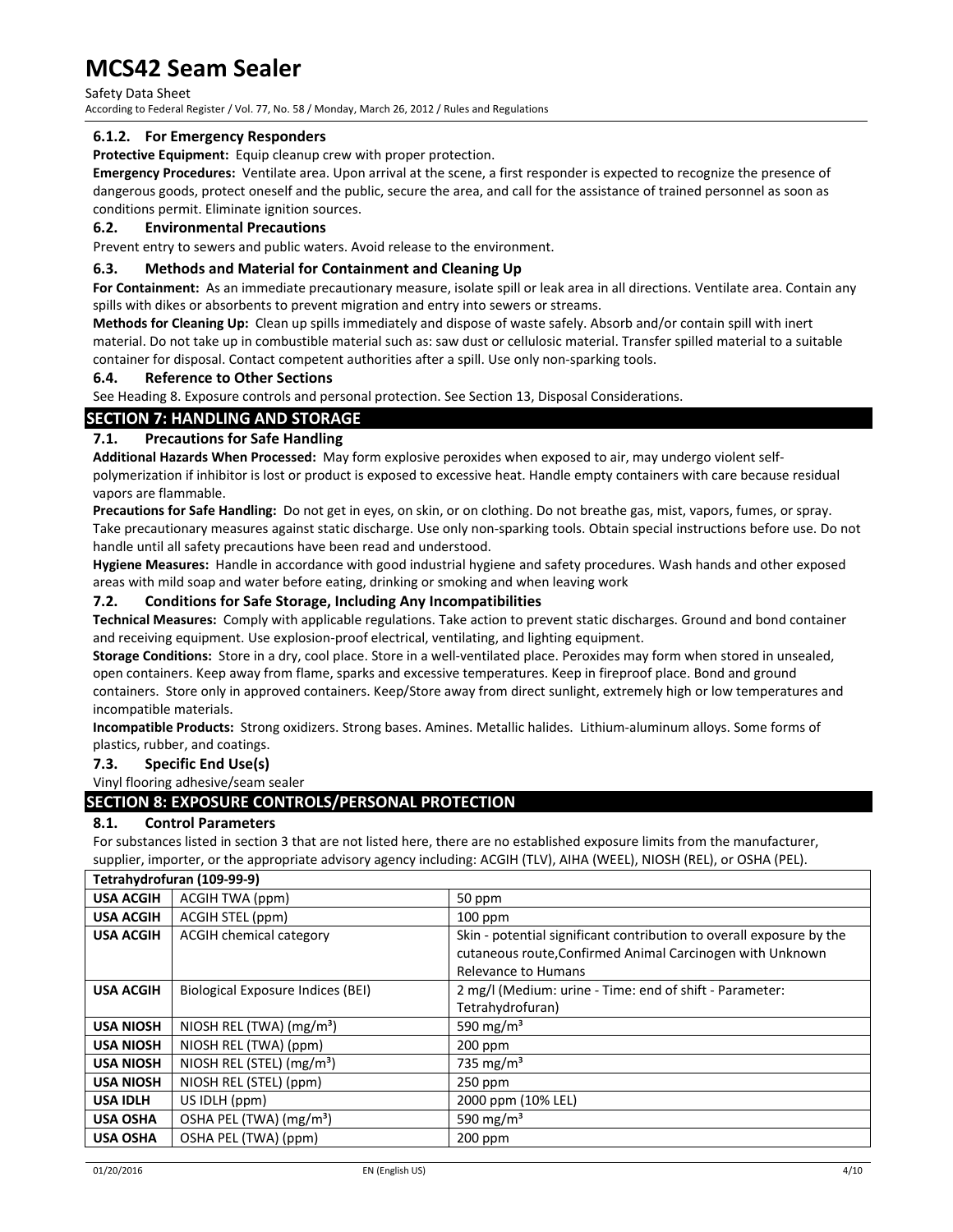#### Safety Data Sheet

According to Federal Register / Vol. 77, No. 58 / Monday, March 26, 2012 / Rules and Regulations

|                  | Cyclohexanone (108-94-1)                 |                                                                      |
|------------------|------------------------------------------|----------------------------------------------------------------------|
| <b>USA ACGIH</b> | ACGIH TWA (ppm)                          | 20 ppm                                                               |
| <b>USA ACGIH</b> | ACGIH STEL (ppm)                         | 50 ppm                                                               |
| <b>USA ACGIH</b> | <b>ACGIH chemical category</b>           | Skin - potential significant contribution to overall exposure by the |
|                  |                                          | cutaneous route, Confirmed Animal Carcinogen with Unknown            |
|                  |                                          | <b>Relevance to Humans</b>                                           |
| <b>USA ACGIH</b> | <b>Biological Exposure Indices (BEI)</b> | 80 mg/l (Medium: urine - Time: end of shift at end of workweek -     |
|                  |                                          | Parameter: 1,2-Cyclohexanediol with hydrolysis (nonspecific, semi-   |
|                  |                                          | quantitative)                                                        |
|                  |                                          | 8 mg/l (Medium: urine - Time: end of shift - Parameter:              |
|                  |                                          | Cyclohexanol with hydrolysis (nonspecific, semi-quantitative)        |
| <b>USA NIOSH</b> | NIOSH REL (TWA) (mg/m <sup>3</sup> )     | $100$ mg/m <sup>3</sup>                                              |
| <b>USA NIOSH</b> | NIOSH REL (TWA) (ppm)                    | 25 ppm                                                               |
| <b>USA IDLH</b>  | US IDLH (ppm)                            | 700 ppm                                                              |
| <b>USA OSHA</b>  | OSHA PEL (TWA) (mg/m <sup>3</sup> )      | $200$ mg/m <sup>3</sup>                                              |
| <b>USA OSHA</b>  | OSHA PEL (TWA) (ppm)                     | 50 ppm                                                               |
|                  | Polyvinyl chloride (9002-86-2)           |                                                                      |
| <b>USA ACGIH</b> | ACGIH TWA (mg/m <sup>3</sup> )           | 1 mg/m <sup>3</sup> (respirable fraction)                            |
| <b>USA ACGIH</b> | <b>ACGIH chemical category</b>           | Not Classifiable as a Human Carcinogen                               |
|                  | Isopropyl alcohol (67-63-0)              |                                                                      |
| <b>USA ACGIH</b> | <b>ACGIH TWA (ppm)</b>                   | 200 ppm                                                              |
| <b>USA ACGIH</b> | ACGIH STEL (ppm)                         | 400 ppm                                                              |
| <b>USA ACGIH</b> | <b>ACGIH chemical category</b>           | Not Classifiable as a Human Carcinogen                               |
| <b>USA ACGIH</b> | <b>Biological Exposure Indices (BEI)</b> | 40 mg/l (Medium: urine - Time: end of shift at end of workweek -     |
|                  |                                          | Parameter: Acetone (background, nonspecific)                         |
| <b>USA NIOSH</b> | NIOSH REL (TWA) (mg/m <sup>3</sup> )     | 980 $mg/m3$                                                          |
| <b>USA NIOSH</b> | NIOSH REL (TWA) (ppm)                    | 400 ppm                                                              |
| <b>USA NIOSH</b> | NIOSH REL (STEL) (mg/m <sup>3</sup> )    | 1225 mg/m <sup>3</sup>                                               |
| <b>USA NIOSH</b> | NIOSH REL (STEL) (ppm)                   | 500 ppm                                                              |
| <b>USA IDLH</b>  | US IDLH (ppm)                            | 2000 ppm (10% LEL)                                                   |
| <b>USA OSHA</b>  | OSHA PEL (TWA) (mg/m <sup>3</sup> )      | 980 mg/m <sup>3</sup>                                                |
| <b>USA OSHA</b>  | OSHA PEL (TWA) (ppm)                     | 400 ppm                                                              |

### **8.2. Exposure Controls**

immediate vicinity of any potential exposure. Ensure adequate ventilation, especially in confined areas. Gas detectors should be used when flammable gases or vapors may be released. Proper grounding procedures to avoid static electricity should be followed. Use explosion‐proof equipment. Ensure all national/local regulations are observed. **Personal Protective Equipment** : Gloves. Protective clothing. Protective goggles. Insufficient ventilation: wear respiratory protection. Face shield. **Materials for Protective Clothing** : Chemically resistant materials and fabrics. Wear fire/flame resistant/retardant clothing. **Hand Protection** : Wear protective gloves. **Eye Protection** : Chemical goggles or face shield. **Skin and Body Protection** : Wear suitable protective clothing. **Respiratory Protection** : If exposure limits are exceeded or irritation is experienced, approved respiratory

**Appropriate Engineering Controls** : Emergency eye wash fountains and safety showers should be available in the

- protection should be worn. In case of inadequate ventilation or where exposure levels are not known, wear approved respiratory protection.
- **Other Information** : When using, do not eat, drink or smoke.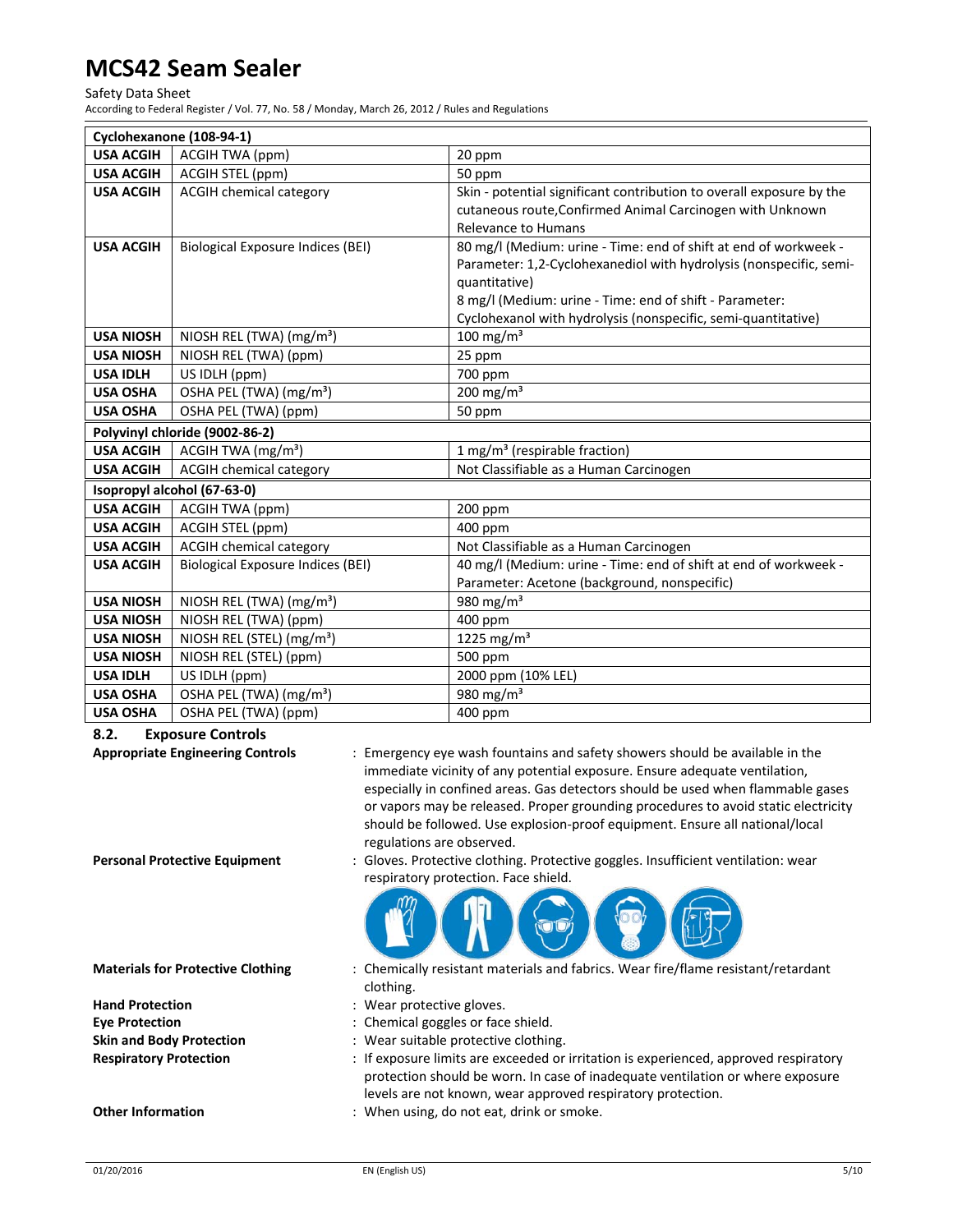Safety Data Sheet

According to Federal Register / Vol. 77, No. 58 / Monday, March 26, 2012 / Rules and Regulations

# **SECTION 9: PHYSICAL AND CHEMICAL PROPERTIES**

# **9.1. Information on Basic Physical and Chemical Properties**

| <b>INTO MILLOU ON DASIL FRYSICAL AND CHEMICAL FLOPERIES</b> |                                           |
|-------------------------------------------------------------|-------------------------------------------|
| <b>Physical State</b>                                       | : Liguid                                  |
| Appearance                                                  | : Clear, colorless liquid                 |
| Odor                                                        | : Solvent odor                            |
| <b>Odor Threshold</b>                                       | : No data available                       |
| pH                                                          | : No data available                       |
| <b>Evaporation Rate</b>                                     | : Slower than ether                       |
| <b>Melting Point</b>                                        | : No data available                       |
| <b>Freezing Point</b>                                       | : No data available                       |
| <b>Boiling Point</b>                                        | : $66.11 °C (151 °F)$                     |
| <b>Flash Point</b>                                          | : $-14.44$ °C (6 °F)                      |
| <b>Auto-ignition Temperature</b>                            | : No data available                       |
| <b>Decomposition Temperature</b>                            | : No data available                       |
| Flammability (solid, gas)                                   | : No data available                       |
| <b>Vapor Pressure</b>                                       | : No data available                       |
| <b>Relative Vapor Density at 20 °C</b>                      | : Heavier than air                        |
| <b>Relative Density</b>                                     | : No data available                       |
| <b>Specific Gravity</b>                                     | : 0.92                                    |
| Solubility                                                  | : Essentially insoluble in water          |
| <b>Partition Coefficient: N-Octanol/Water</b>               | : No data available                       |
| <b>Viscosity</b>                                            | : No data available                       |
| <b>Other Information</b><br>9.2.                            |                                           |
| <b>VOC content</b>                                          | : 741 g/l (Approximate value, calculated) |
| Volatiles (Wt. %)                                           | : 92%                                     |
|                                                             |                                           |

# **SECTION 10: STABILITY AND REACTIVITY**

**10.1. Reactivity:** Increased risk of fire or explosion. When exposed to air, unstabilized tetrahydrofuran forms unstable peroxides that may spontaneously explode when their concentrations exceed 1 percent. Contact of tetrahydrofuran with strong oxidizing agents and other incompatible materials may cause violent reactions and explosions. Tetrahydrofuran may polymerize in the presence of cationic initiators. Contact with lithium aluminum hydride, other lithium‐aluminum alloys, or with sodium or potassium hydroxide can be hazardous if peroxides are present. Refluxing with calcium hydroxide can cause explosions. Attacks some forms of plastics, rubber, and coatings.

**10.2. Chemical Stability:** Some substances contained within this product are unstable, may degrade or undergo hazardous polymerization when exposed to air, light or are not inhibited. Take appropriate precautions when using, storing, and transporting this material. Follow all applicable regulations.

**10.3. Possibility of Hazardous Reactions:** Hazardous polymerization may occur. May polymerize violently or explosively if contaminated or overheated.

**10.4. Conditions to Avoid:** Direct sunlight, extremely high or low temperatures, heat, hot surfaces, sparks, open flames, incompatible materials, and other ignition sources.

**10.5. Incompatible Materials:** Strong oxidizers. Strong bases. Amines. Metallic halides. Lithium‐aluminum alloys. Some forms of plastics, rubber, and coatings.

# **10.6.** Hazardous Decomposition Products: May form explosive peroxides. Carbon oxides (CO, CO<sub>2</sub>). Toxic fumes. Toxic gases.

# **SECTION 11: TOXICOLOGICAL INFORMATION**

# **11.1. Information On Toxicological Effects**

**Acute Toxicity:** Not classified

| Tetrahydrofuran (109-99-9) |                                |
|----------------------------|--------------------------------|
| LD50 Oral Rat              | 1650 mg/kg                     |
| <b>LC50 Inhalation Rat</b> | 53.65 mg/l/4h                  |
| <b>LC50 Inhalation Rat</b> | 21000 ppm (Exposure time: 3 h) |
| Cyclohexanone (108-94-1)   |                                |
| LD50 Oral Rat              | $1620 \text{ mg/kg}$           |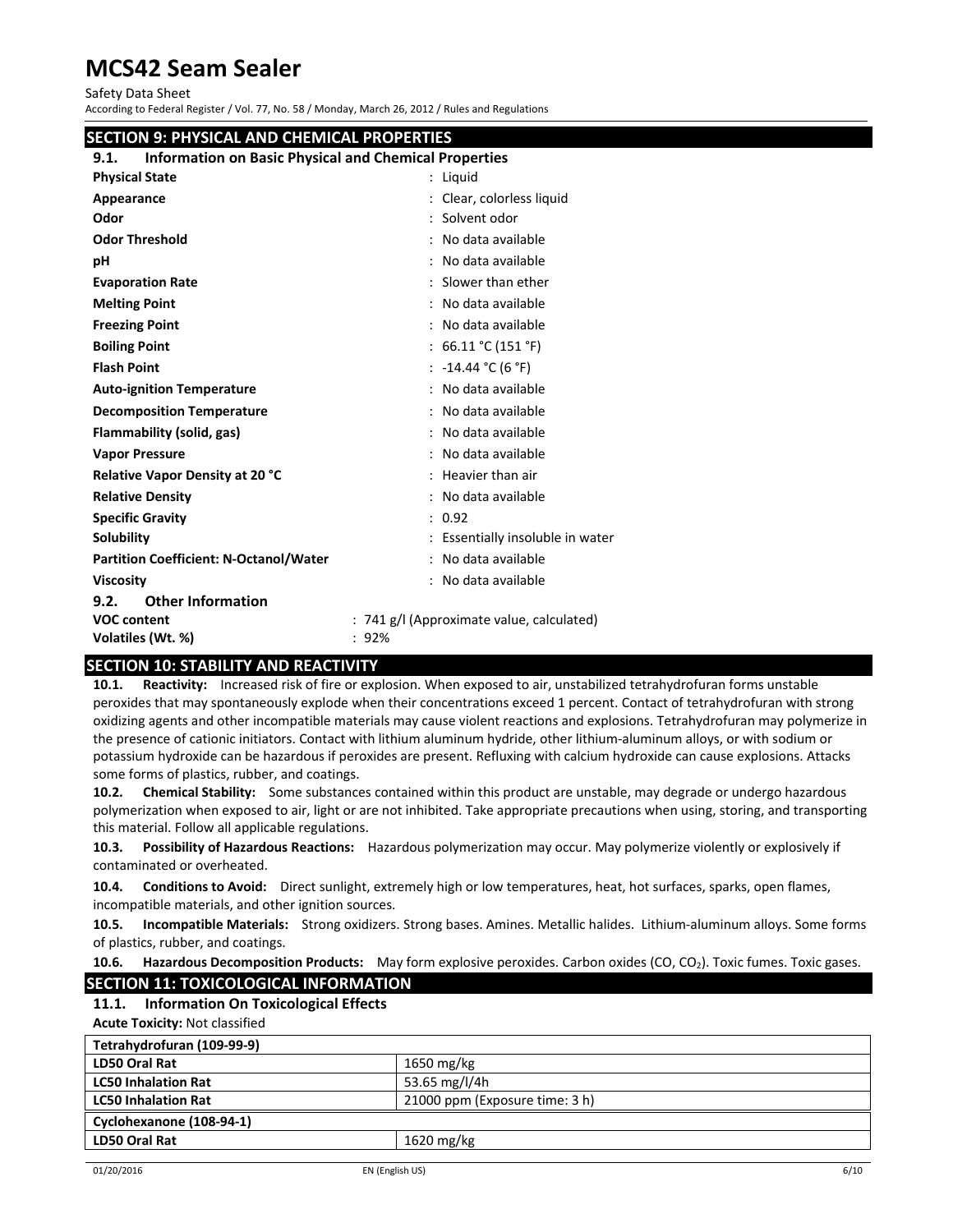# Safety Data Sheet

According to Federal Register / Vol. 77, No. 58 / Monday, March 26, 2012 / Rules and Regulations

| <b>LD50 Dermal Rabbit</b>                                                           | 947 mg/kg                                                                                                                      |
|-------------------------------------------------------------------------------------|--------------------------------------------------------------------------------------------------------------------------------|
| <b>LC50 Inhalation Rat</b>                                                          | 9.8 mg/l/4h                                                                                                                    |
| <b>LC50 Inhalation Rat</b>                                                          | 8000 ppm/4h                                                                                                                    |
| Silane, dichlorodimethyl-, reaction products with silica (68611-44-9)               |                                                                                                                                |
| LD50 Oral Rat                                                                       | > 5000 mg/kg                                                                                                                   |
| Silica, amorphous, fumed, crystalline-free (112945-52-5)                            |                                                                                                                                |
| <b>LD50 Oral Rat</b>                                                                | 3160 mg/kg                                                                                                                     |
| 5-Decyne-4,7-diol, 2,4,7,9-tetramethyl- (126-86-3)                                  |                                                                                                                                |
| <b>LD50 Dermal Rat</b>                                                              | > 2000 mg/kg                                                                                                                   |
| Isopropyl alcohol (67-63-0)                                                         |                                                                                                                                |
| <b>LD50 Oral Rat</b>                                                                | 4710 mg/kg                                                                                                                     |
| <b>LD50 Dermal Rabbit</b>                                                           | 4059 mg/kg                                                                                                                     |
| <b>LC50 Inhalation Rat</b>                                                          | 72.6 mg/l/4h (Exposure time: 4 h)                                                                                              |
| <b>LC50 Inhalation Rat</b>                                                          | 72.5 mg/l/4h                                                                                                                   |
| Skin Corrosion/Irritation: Causes skin irritation.                                  |                                                                                                                                |
| Serious Eye Damage/Irritation: Causes serious eye damage.                           |                                                                                                                                |
| Respiratory or Skin Sensitization: Not classified                                   |                                                                                                                                |
| Germ Cell Mutagenicity: Not classified                                              |                                                                                                                                |
| Carcinogenicity: Suspected of causing cancer.                                       |                                                                                                                                |
| Tetrahydrofuran (109-99-9)                                                          |                                                                                                                                |
| <b>National Toxicology Program (NTP) Status</b>                                     | Evidence of Carcinogenicity.                                                                                                   |
| Cyclohexanone (108-94-1)                                                            |                                                                                                                                |
| <b>IARC</b> group                                                                   | 3                                                                                                                              |
| Polyvinyl chloride (9002-86-2)                                                      |                                                                                                                                |
| <b>IARC</b> group                                                                   | 3                                                                                                                              |
| Silica, amorphous, fumed, crystalline-free (112945-52-5)                            |                                                                                                                                |
|                                                                                     |                                                                                                                                |
|                                                                                     |                                                                                                                                |
| <b>IARC</b> group                                                                   | 3                                                                                                                              |
| Isopropyl alcohol (67-63-0)                                                         |                                                                                                                                |
| <b>IARC</b> group                                                                   | 3                                                                                                                              |
| Reproductive Toxicity: Not classified                                               |                                                                                                                                |
| Specific Target Organ Toxicity (Single Exposure): May cause respiratory irritation. |                                                                                                                                |
| Specific Target Organ Toxicity (Repeated Exposure): Not classified                  |                                                                                                                                |
| <b>Aspiration Hazard: Not classified</b>                                            |                                                                                                                                |
|                                                                                     | Symptoms/Injuries After Inhalation: Irritation of the respiratory tract and the other mucous membranes. High concentrations    |
|                                                                                     | may cause central nervous system depression such as dizziness, vomiting, numbness, drowsiness, headache, and similar narcotic  |
| symptoms.                                                                           |                                                                                                                                |
|                                                                                     | Symptoms/Injuries After Skin Contact: Causes skin irritation. Symptoms may include: Redness, pain, swelling, itching, burning, |
| dryness, and dermatitis.                                                            |                                                                                                                                |
|                                                                                     | Symptoms/Injuries After Eye Contact: Causes permanent damage to the cornea, iris, or conjunctiva.                              |
| effects.                                                                            | Symptoms/Injuries After Ingestion: Ingestion is likely to be harmful or have adverse effects. May cause central nervous system |
| Chronic Symptoms: Suspected of causing cancer.                                      |                                                                                                                                |
|                                                                                     |                                                                                                                                |
| <b>SECTION 12: ECOLOGICAL INFORMATION</b><br>12.1.                                  |                                                                                                                                |
| <b>Toxicity</b>                                                                     |                                                                                                                                |
| <b>Ecology - General</b>                                                            | : Harmful to aquatic life. Keep out of sewers and waterways.                                                                   |
| Tetrahydrofuran (109-99-9)<br>LC50 Fish 1                                           |                                                                                                                                |
|                                                                                     | 1970 (1970 - 2360) mg/l (Exposure time: 96 h - Species: Pimephales promelas [flow-                                             |
| <b>LC 50 Fish 2</b>                                                                 | through])<br>2700 (2700 - 3600) mg/l (Exposure time: 96 h - Species: Pimephales promelas                                       |
|                                                                                     | [static])                                                                                                                      |
|                                                                                     |                                                                                                                                |
| Cyclohexanone (108-94-1)<br>LC50 Fish 1                                             | 481 (481 - 578) mg/l (Exposure time: 96 h - Species: Pimephales promelas [flow-                                                |
|                                                                                     | through])                                                                                                                      |
|                                                                                     |                                                                                                                                |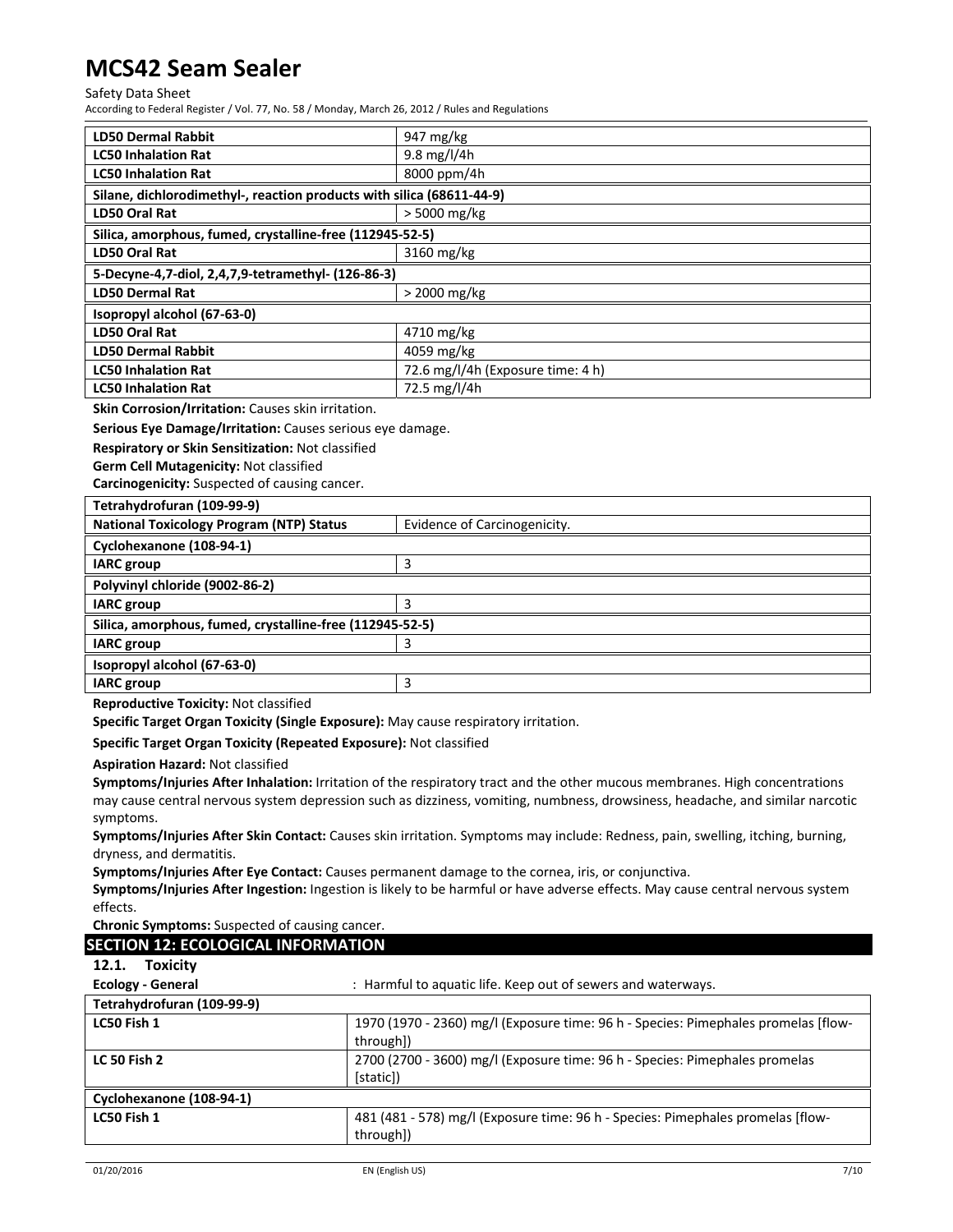### Safety Data Sheet

According to Federal Register / Vol. 77, No. 58 / Monday, March 26, 2012 / Rules and Regulations

| EC50 Daphnia 1                                                        | $800$ mg/l                                                                    |  |
|-----------------------------------------------------------------------|-------------------------------------------------------------------------------|--|
| <b>LC 50 Fish 2</b>                                                   | 8.9 mg/l (Exposure time: 96 h - Species: Pimephales promelas)                 |  |
| Silane, dichlorodimethyl-, reaction products with silica (68611-44-9) |                                                                               |  |
| LC50 Fish 1                                                           | > 10000 mg/l Brachydanio rerio, OECD Guide-line 203                           |  |
| EC50 Daphnia 1                                                        | > 10000 mg/l OECD Guide-line 202                                              |  |
| ErC50 (algae)                                                         | <= 10000 mg/l Scenedesmus subspicatus, OECD Guide-line 201                    |  |
| 5-Decyne-4,7-diol, 2,4,7,9-tetramethyl- (126-86-3)                    |                                                                               |  |
| LC50 Fish 1                                                           | 42 mg/l (Exposure time: 96 h - Species: Cyprinus carpio)                      |  |
| EC50 Daphnia 1                                                        | 91 mg/l (Exposure time: 48 h - Species: Daphnia magna)                        |  |
| Isopropyl alcohol (67-63-0)                                           |                                                                               |  |
| LC50 Fish 1                                                           | 9640 mg/l (Exposure time: 96 h - Species: Pimephales promelas [flow-through]) |  |
| EC50 Daphnia 1                                                        | 13299 mg/l (Exposure time: 48 h - Species: Daphnia magna)                     |  |
| <b>EC50 Other Aquatic Organisms 1</b>                                 | 1000 mg/l (Exposure time: 96 h - Species: Desmodesmus subspicatus)            |  |
| <b>LC 50 Fish 2</b>                                                   | 11130 mg/l (Exposure time: 96 h - Species: Pimephales promelas [static])      |  |
| <b>EC50 Other Aquatic Organisms 2</b>                                 | 1000 mg/l (Exposure time: 72 h - Species: Desmodesmus subspicatus)            |  |
| <b>Persistence and Degradability</b><br>12.2.                         |                                                                               |  |
| <b>MCS42 Seam Sealer</b>                                              |                                                                               |  |
| <b>Persistence and Degradability</b><br>Not established.              |                                                                               |  |
| <b>Bioaccumulative Potential</b><br>12.3.                             |                                                                               |  |
| <b>MCS42 Seam Sealer</b>                                              |                                                                               |  |
| <b>Bioaccumulative Potential</b>                                      | Not established.                                                              |  |
| Tetrahydrofuran (109-99-9)                                            |                                                                               |  |
| <b>BCF fish 1</b>                                                     | (will not bioconcentrate)                                                     |  |
| Log Pow                                                               | 0.45 (at $25 °C$ )                                                            |  |
| Cyclohexanone (108-94-1)                                              |                                                                               |  |
| <b>BCF fish 1</b>                                                     | (will not bioconcentrate)                                                     |  |
| Log Pow                                                               | 0.86 (at 25 °C)                                                               |  |
| Isopropyl alcohol (67-63-0)                                           |                                                                               |  |
| 0.05 (at 25 °C)<br>Log Pow                                            |                                                                               |  |
|                                                                       |                                                                               |  |

**12.4. Mobility in Soil** No additional information available

# **12.5. Other Adverse Effects**

**Other Information** : Avoid release to the environment.

**SECTION 13: DISPOSAL CONSIDERATIONS**

### **13.1. Waste treatment methods**

**Waste Disposal Recommendations:** Dispose of contents/container in accordance with local, regional, national, and international regulations.

**Additional Information:** Handle empty containers with care because residual vapors are flammable.

**Ecology – Waste Materials:** Avoid release to the environment. This material is hazardous to the aquatic environment. Keep out of sewers and waterways.

# **SECTION 14: TRANSPORT INFORMATION**

| 14.1. In Accordance with DOT |               |
|------------------------------|---------------|
| <b>Proper Shipping Name</b>  | $:$ ADHESIVES |
| <b>Hazard Class</b>          | : 3           |
| <b>Identification Number</b> | : UN1133      |
| <b>Label Codes</b>           | : 3           |
| <b>Packing Group</b>         | : II          |
| <b>ERG Number</b>            | · 128         |

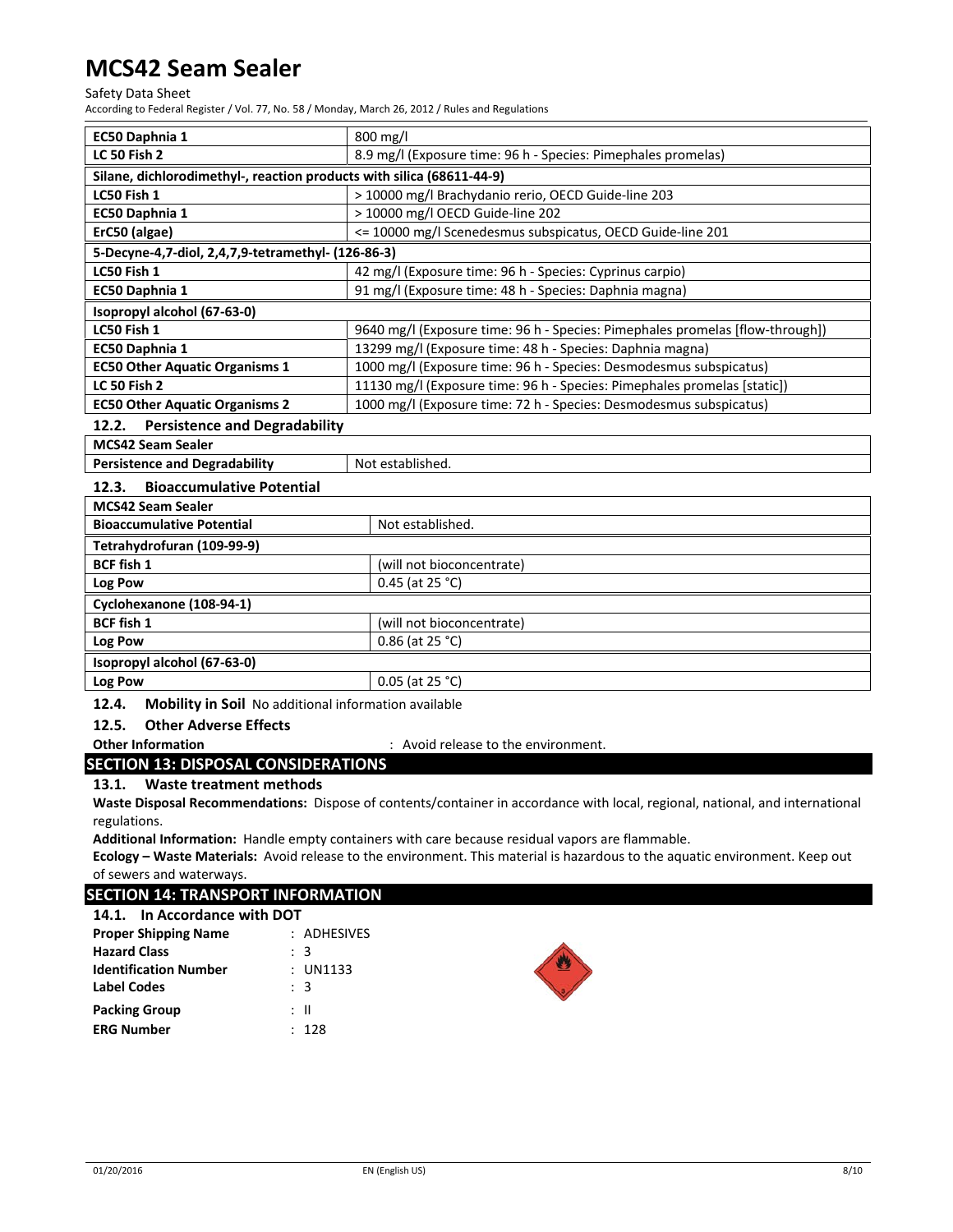Safety Data Sheet According to Federal Register / Vol. 77, No. 58 / Monday, March 26, 2012 / Rules and Regulations

| 14.2. In Accordance with IMDG                |               |  |  |
|----------------------------------------------|---------------|--|--|
| <b>Proper Shipping Name</b><br>$:$ ADHESIVES |               |  |  |
| <b>Hazard Class</b>                          | : 3           |  |  |
| <b>Identification Number</b>                 | : UN1133      |  |  |
| <b>Packing Group</b>                         | : II          |  |  |
| <b>Label Codes</b>                           | : 3           |  |  |
| EmS-No. (Fire)                               | $: F-E$       |  |  |
| EmS-No. (Spillage)                           | : S-D         |  |  |
| 14.3. In Accordance with IATA                |               |  |  |
| <b>Proper Shipping Name</b>                  | $:$ ADHESIVES |  |  |
| <b>Packing Group</b>                         | Ш             |  |  |



# **SECTION 15: REGULATORY INFORMATION**

**Identification Number**  : UN1133

**Hazard Class** : 3<br> **Label Codes** : 3

**ERG Code (IATA)** : 3L

**Label Codes** 

| <u>enon zo: neoben din mi onimino</u>                                     |                                                                            |  |
|---------------------------------------------------------------------------|----------------------------------------------------------------------------|--|
| <b>US Federal Regulations</b><br>15.1                                     |                                                                            |  |
| <b>MCS42 Seam Sealer</b>                                                  |                                                                            |  |
| SARA Section 311/312 Hazard Classes                                       | Fire hazard                                                                |  |
|                                                                           | Reactive hazard                                                            |  |
|                                                                           | Immediate (acute) health hazard                                            |  |
|                                                                           | Delayed (chronic) health hazard                                            |  |
| Tetrahydrofuran (109-99-9)                                                |                                                                            |  |
| Listed on the United States TSCA (Toxic Substances Control Act) inventory |                                                                            |  |
| <b>EPA TSCA Regulatory Flag</b>                                           | T - T - indicates a substance that is the subject of a Section 4 test rule |  |
|                                                                           | under TSCA.                                                                |  |
| Cyclohexanone (108-94-1)                                                  |                                                                            |  |
| Listed on the United States TSCA (Toxic Substances Control Act) inventory |                                                                            |  |
| Polyvinyl chloride (9002-86-2)                                            |                                                                            |  |
| Listed on the United States TSCA (Toxic Substances Control Act) inventory |                                                                            |  |
| Silane, dichlorodimethyl-, reaction products with silica (68611-44-9)     |                                                                            |  |
| Listed on the United States TSCA (Toxic Substances Control Act) inventory |                                                                            |  |
| 5-Decyne-4,7-diol, 2,4,7,9-tetramethyl- (126-86-3)                        |                                                                            |  |
| Listed on the United States TSCA (Toxic Substances Control Act) inventory |                                                                            |  |
| Isopropyl alcohol (67-63-0)                                               |                                                                            |  |
| Listed on the United States TSCA (Toxic Substances Control Act) inventory |                                                                            |  |
| Subject to reporting requirements of United States SARA Section 313       |                                                                            |  |
| <b>EPA TSCA Regulatory Flag</b>                                           | T - T - indicates a substance that is the subject of a Section 4 test rule |  |
|                                                                           | under TSCA.                                                                |  |
| <b>SARA Section 313 - Emission Reporting</b>                              | 1.0 % (only if manufactured by the strong acid process, no supplier        |  |
|                                                                           | notification)                                                              |  |

# **15.2 US State Regulations**

| Tetrahydrofuran (109-99-9)                                            |
|-----------------------------------------------------------------------|
| U.S. - Massachusetts - Right To Know List                             |
| U.S. - New Jersey - Right to Know Hazardous Substance List            |
| U.S. - Pennsylvania - RTK (Right to Know) - Environmental Hazard List |
| U.S. - Pennsylvania - RTK (Right to Know) List                        |
| Cyclohexanone (108-94-1)                                              |
| U.S. - Massachusetts - Right To Know List                             |
| U.S. - New Jersey - Right to Know Hazardous Substance List            |
| U.S. - Pennsylvania - RTK (Right to Know) - Environmental Hazard List |
| U.S. - Pennsylvania - RTK (Right to Know) List                        |
| Polyvinyl chloride (9002-86-2)                                        |